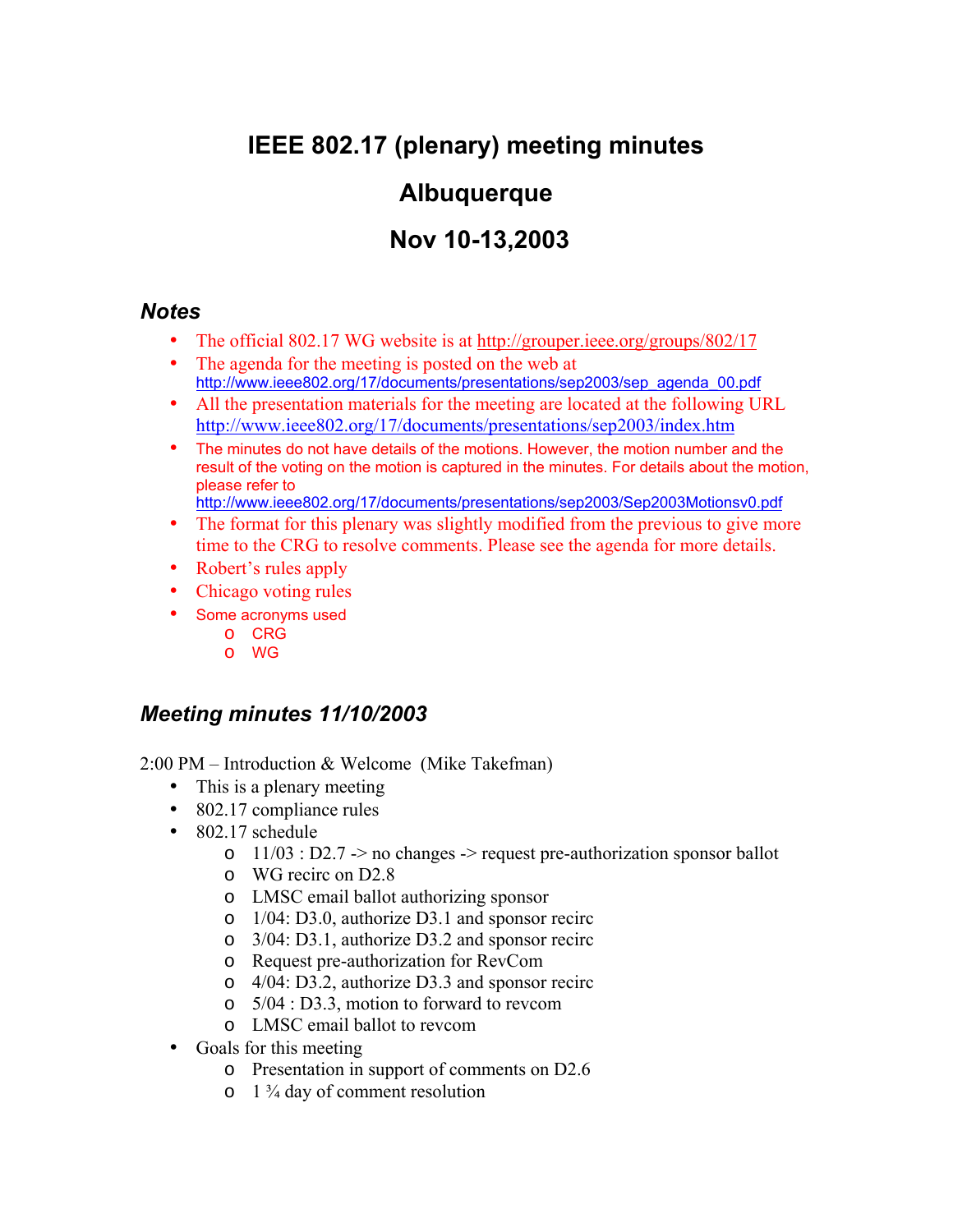- o review 802.17a and determine WG ballot start
- o Motion madness
- o Authorize editors to create D2.8
- o Sponsor readiness
- Future meetings
	- o Jan 12-15, 2004, Vancouver (Fairmont)
	- o Mar 15-18, 2004, Orlando Hilton
	- o April ?
	- o May ?
- Voters at risk
	- o Charles Barry
	- o Mark Bordogna
	- o Yon Kim
	- o David Moore
	- o Nader Vijeh
	- o Jin Yu
	- o David Zelig
- New voters
	- o Michael Allen
	- o Judit Carreras
	- o Fredrik Davik
	- o Phil Kruzinski
	- o Yan Robichaud

#### 2:41 PM – Motion 2003-11-10-1, M: John Lemon, S: Raj Sharma, approval of agenda, by consent

2:45 PM – Financials

- Audit for 2002 passed, cost around \$2500
- Audit documents

3:15 PM – Break

- 3:30 PM SEC fun and games
- 3:44 PM 802.17 Officer nominations
	- Vice chair
		- o John Lemon is the only candidate for Vice-chair
		- o Harry Peng nominates Steve Wood
		- o Steve Wood thinks John Lemon would be fine choice, does not accept the nomination
		- o John Lemon will be acclaimed officially on Wednesday (11/12/2003)
	- Treasurer
		- o John Lemon thinks John Hawkins will be a good choice for treasurer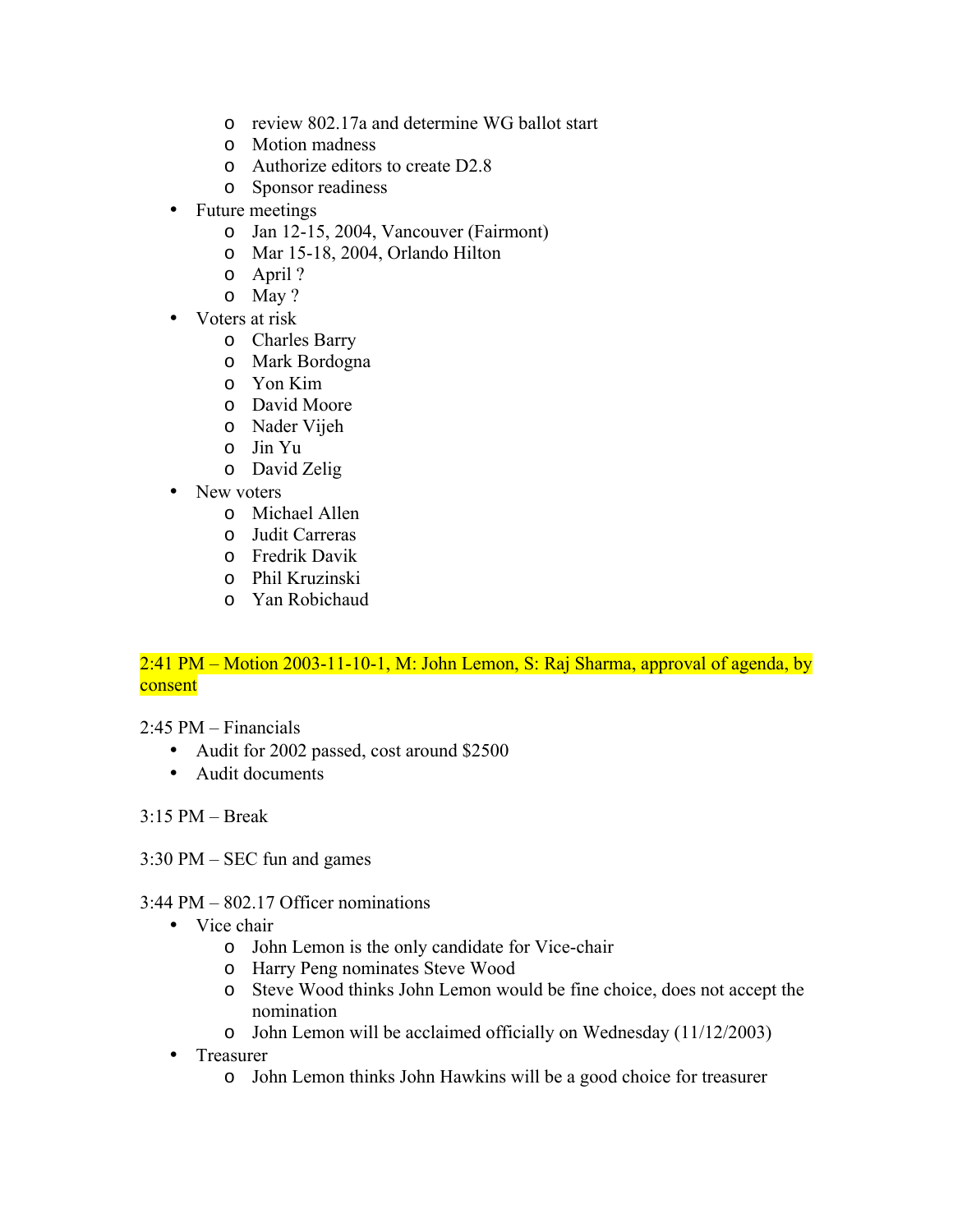3:48 PM – WG ballot start

3:55 PM – Simplified Fairness (David James)

5:17 PM – Chair's remarks about going to sponsor ballot

- Bob Castalleno has apprehensions going to sponsor ballot
	- o Priority inversion is a issue
	- o Chair feels that the draft should go to the sponsor ballot

 $5:30$  PM – recess

• Convene at 9AM in the morning

### *Meeting minutes 11/12/2003*

11:18 AM – Meeting reconvenes

- Bob Love is moving along
- Awarded a plaque for services rendered as a vice-chair

11:21 AM – Editor's report

- 101 comments received
- 4 technical bindings all rejected
- 29 editorial comments
- 68 technical non-bindings
- Draft has no changes
- All comments rejected
- Commentors and WG concurred (excepting for one commentor)
- No recirc is required

11:26 AM – WG ballot history

- Disapprove voters
	- o Kshitij Kumar
	- o Vahid Naragi
	- o Nader Vijeh
	- o Robert Castellano
	- o David James
	- o Harmen
- Start sponsor ballot
	- o Late November/December
	- o CR begins @ January interim
- Revcom submittal in June/September 2004 meeting